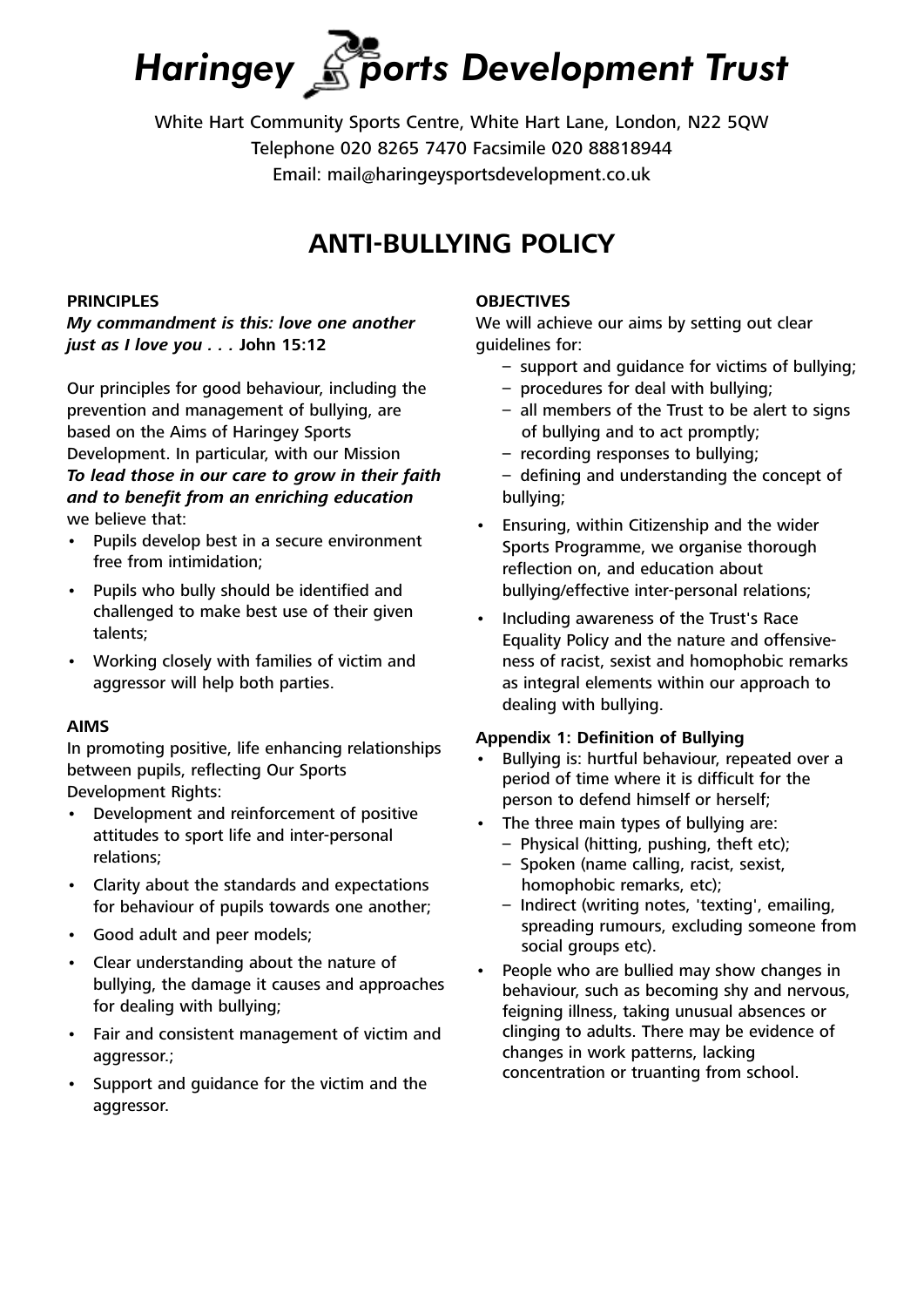#### **Appendix 2: Guidelines for dealing with incidences of bullying**

- Staff should always make themselves available to listen to pupils who claim to have been bullied. Any member of staff trusted by the victim of bullying should be ready to deal with the situation in the first instance, unless the incident is extremely serious in which case they should refer it to their Leadership Team;
- Make it known that we are ready to listen and provide immediate support;
- The prime concern must be for the safety of the victim of bullying;
- Investigate every incident as soon as possible. Interview all parties involved individually and produce an accurate report;
- Record every incident in a manner which reinforces the school's anti-bullying policy. All parties should be encouraged to record the incident in writing on the dedicated report proforma. Reports should be given to the Head of the Trust who should be involved in discussions about further action;
- Follow up, to show that the Trust is committed to supporting pupils and wants to develop positive behaviour by encouraging dialogue, and reconciliation, whilst recognising that appropriate sanctions will be imposed. Parents of both bully and victim should be kept informed of the Trusts actions.

## **Appendix 3: Supporting victims of bullying**

- The safety of the person must be ensured, so that he/she feels secure enough to report bullying;
- Every effort will be made to work with the offender to ensure that they change their behaviour and work to achieve reconciliation with the victim of bullying;
- A trusted adult should offer support and guidance in accordance with the policy;
- A quiet, 'safe', location should be offered for interviews;
- Peer support should be arranged wherever possible;
- A diary may be offered to record instances of bullying;
- Parents should be kept informed and involved in the process.

## **Appendix 4: Dealing with bullies**

• In the first instance bullying behaviour should be dealt with in a way that encourages cooperation and understanding of the effect of their behaviour on the person concerned;

- If bullying persists the actions taken are outlined in the Good Behaviour Policy;
- Where appropriate referral should be made to outside agencies who can offer support such as anger management, counselling, behaviour programmes etc;
- A peer support network should also be set up where possible;
- Parents should be kept informed and involved at all stages.

#### **Appendix 5: Racist, Sexist and Homophobic Remarks**

- Racial, sexist and homophobic harassment leaves victims feeling demeaned, angry and frustrated, but racial harassment also demeans an entire family or ethnic group, with serious social effects;
- Short term solutions should involve responding quickly and consistently to every racial incident, no matter how 'minor' it may appear to be.

#### *This must include:*

- supporting the person who was abused;
- dealing with the offender;
- communicating with the family of the victim informing them of the incident and the followup action taken by the Trust;
- communicating with the family of the offender to ensure that they understand that such behaviour is unacceptable;
- recording details of racial incidents in a stringent-manner.

#### **Appendix 6: Strategies for the prevention of bullying**

- Staff should lead by example, behaving politely and with respect;
- Specific techniques should be adopted to avoid trouble spots and difficult times.
- Many areas of the curriculum lend themselves to direct discussion about how people relate to each other and these should be adapted into long-term planning rather than as a response to specific incidents.
- The Citizenship Programme for each, year group should directly address bullying issues.
- Posters should be on clear display throughout the school, asserting the school's position on bullying.

This policy will be reviewed on an annual basis.

This policy was agreed on 1st August 2006